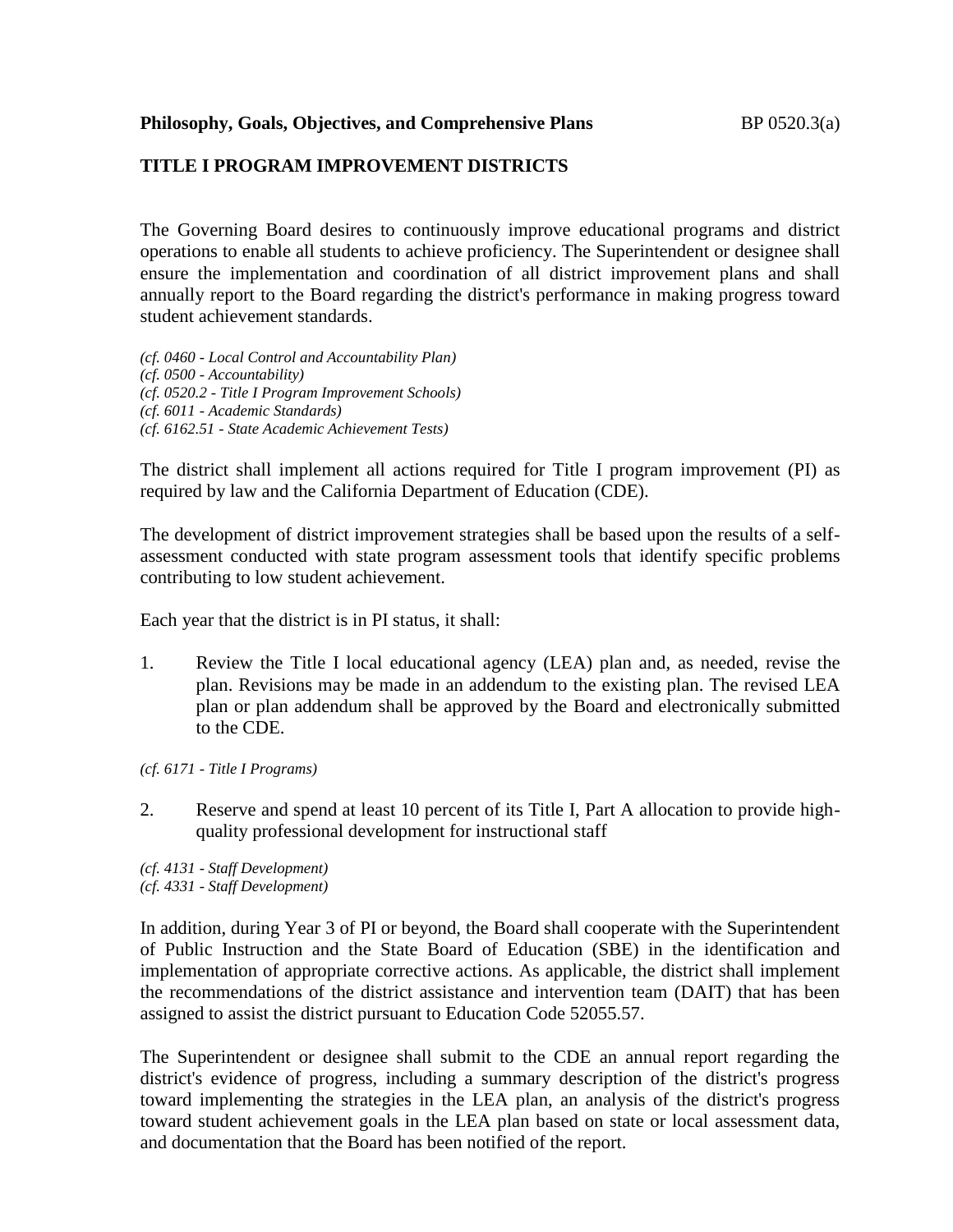### **TITLE I PROGRAM IMPROVEMENT DISTRICTS** (continued)

In the event that the district is required to appear before the SBE within Year 3 of PI to review the district's progress, the Superintendent or designee, the DAIT, and/or the County Superintendent of Schools shall provide testimony and written data sufficient for the SBE to determine whether an alternative corrective action is needed. (Education Code 52055.57)

*Legal Reference:*

*EDUCATION CODE 52055.57-52055.59 Districts identified or at risk of identification for program improvement 52059 Statewide system of school support UNITED STATES CODE, TITLE 20 6301 Title I program purpose 6311 State plan 6312 Local educational agency plan 6321 Fiscal responsibilities*

*Management Resources:*

*CALIFORNIA DEPARTMENT OF EDUCATION PUBLICATIONS Every Student Succeeds Act 2016-17 School Year Transition Plan, April 2016 Local Educational Agency Program Improvement Plan Addendum Template, rev. April 2016 WEB SITES CSBA: http://www.csba.org California Department of Education, Program Improvement: http://www.cde.ca.gov/ta/ac/ti/programimprov.asp U.S. Department of Education: http://www.ed.gov*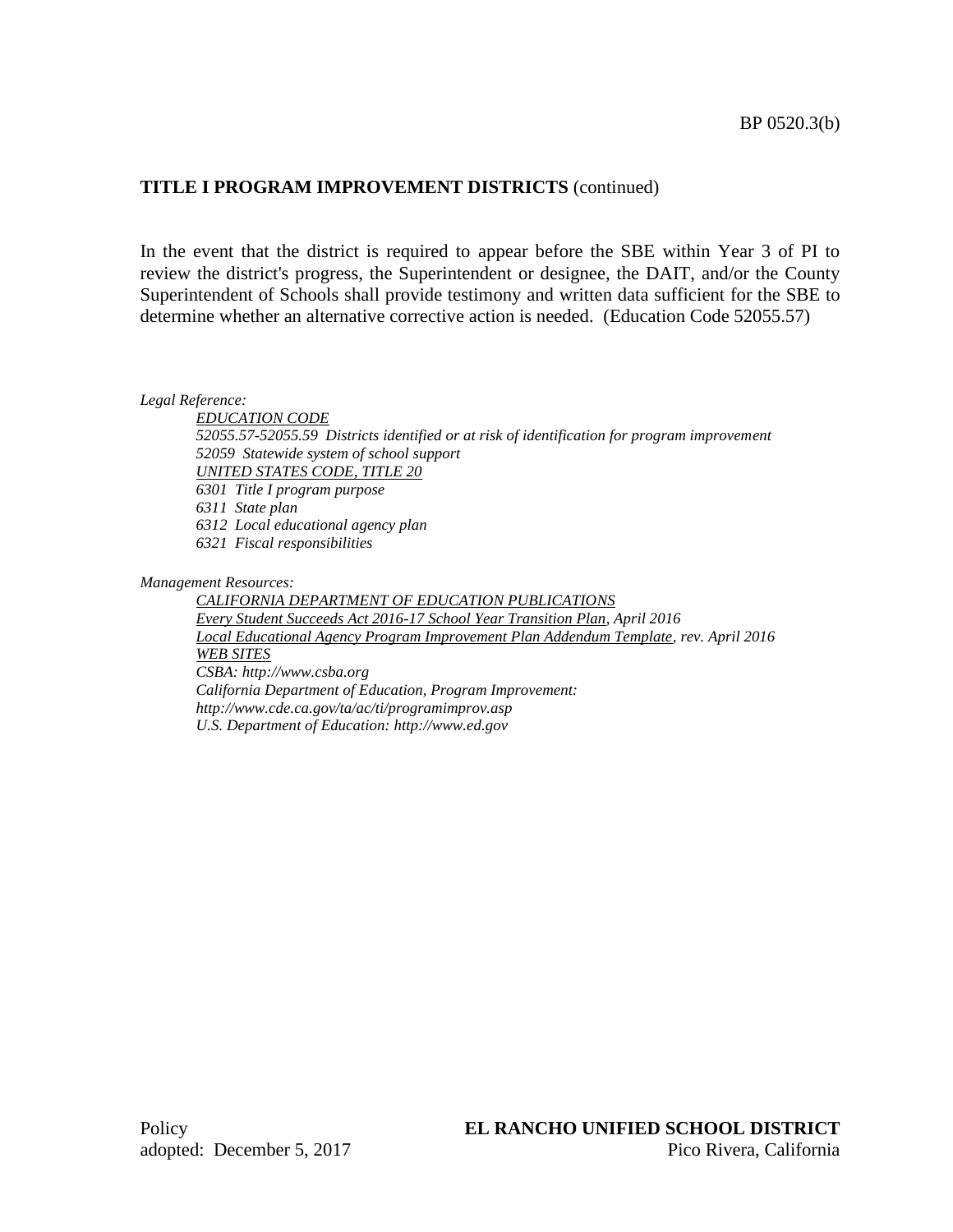# **TITLE I PROGRAM IMPROVEMENT DISTRICTS**

### **Year 1-2 Program Improvement (PI): Revision and Implementation of LEA Plan**

Whenever the district is notified that it has been identified for PI under the federal No Child Left Behind Act, the district shall complete all of the following actions:

1. Promptly notify parents/guardians of each district student regarding the district's PI status, the reasons for the identification, and how parents/guardians can participate in upgrading the quality of the district's programs. The notification shall be in a format and, to the extent practicable, in a language the parents/guardians can understand. (20 USC 6316)

#### *(cf. 5145.6 - Parental Notifications)*

- 2. Conduct a self-assessment using materials and criteria based on current research and provided by the California Department of Education. (Education Code 52055.57)
- 3. Contingent upon state funding, contract with a county office of education or another external entity, no later than 90 days after the district is identified for PI and after working with the County Superintendent of Schools, for both of the following purposes: (Education Code 52055.57)
	- a. Verifying the fundamental teaching and learning needs in district schools as determined by the self-assessment and identifying the specific academic problems of low-achieving students, including a determination as to why the prior Title I local educational agency (LEA) plan failed to increase student academic achievement
	- b. Ensuring that the district receives intensive support and expertise to implement reform initiatives in the LEA plan

*(cf. 0520.2 - Title I Program Improvement Schools) (cf. 6171 - Title I Programs)*

- 4. Within three months after the district's identification for PI, develop or revise the LEA plan in consultation with parents/guardians, school staff, and others. This plan shall reflect the findings of the self-assessment and shall: (20 USC 6316; 34 CFR 200.52; Education Code 52055.57)
	- a. Incorporate scientifically based research strategies that will strengthen the core academic program in district schools
	- b. Identify actions that have the greatest likelihood of improving student achievement in meeting the state's academic achievement standards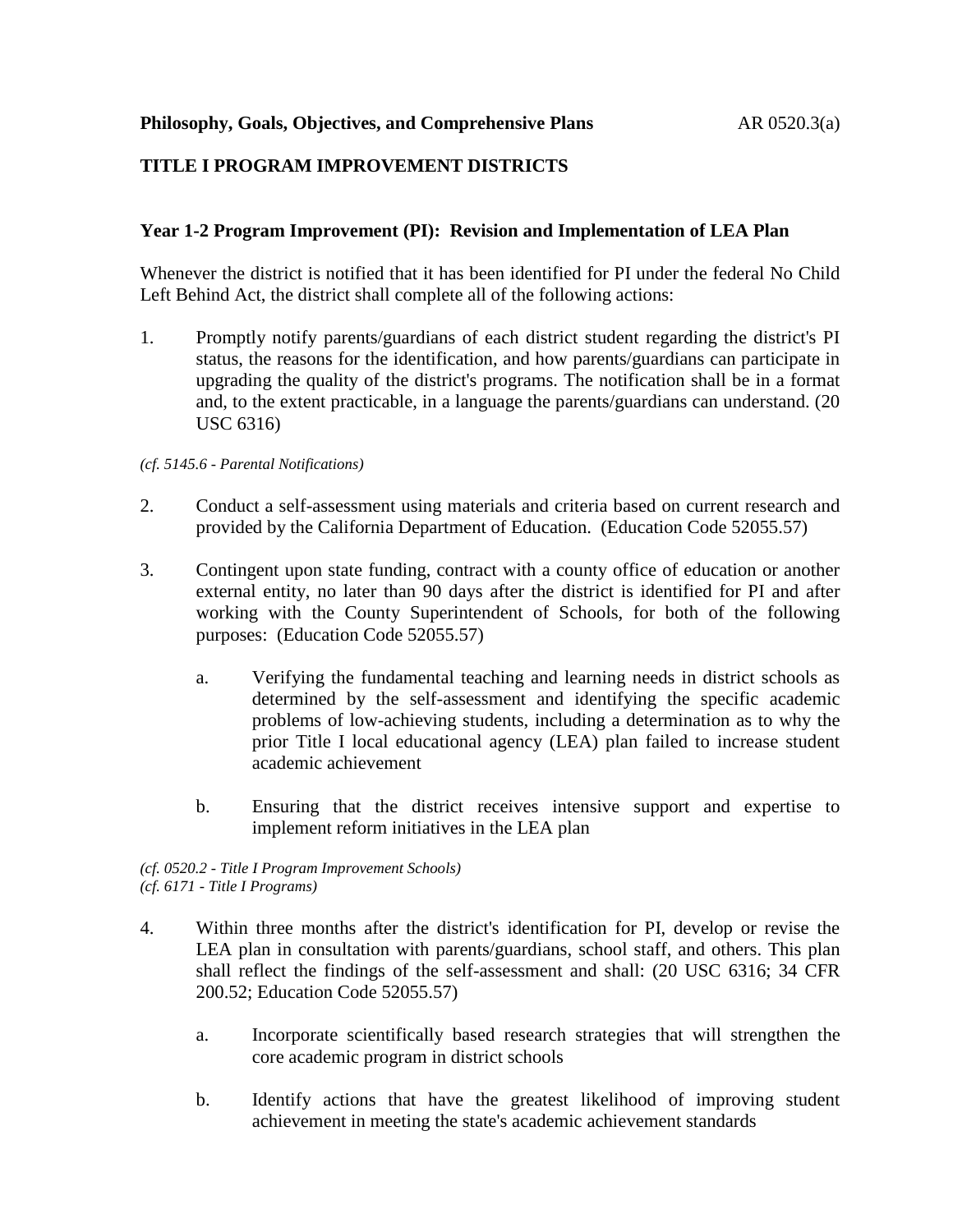### **TITLE I PROGRAM IMPROVEMENT DISTRICTS** (continued)

- c. Address the professional development needs of the instructional staff by committing to spending at least 10 percent of the district's allocation of Title I, Part A, funds for professional development
- *(cf. 4131 - Staff Development)*
- *(cf. 4331 - Staff Development)*
	- d. Include specific measurable achievement goals and targets for each of the student subgroups identified pursuant to 20 USC 6311, especially those that did not make adequate yearly progress (AYP)
	- e. Address the fundamental teaching and learning needs in the district's schools and the specific academic problems of low-achieving students, including a determination of why the district's prior plan failed to bring about increased student academic achievement
	- f. Incorporate, as appropriate, student learning activities before school, after school, during the summer, and during any extension of the school year
- *(cf. 5148.2 - Before/After School Programs)*
- *(cf. 6176 - Weekend/Saturday Classes)*
- *(cf. 6177 - Summer School)*
- *(cf. 6179 - Supplemental Instruction)*
	- g. Specify the responsibilities of the district and the state under the plan, including the district's fiscal responsibilities under 20 USC 6321 and the technical assistance to be provided by the state
	- h. Include strategies to promote effective parent/guardian involvement in district schools

*(cf. 6020 - Parent Involvement)*

- 5. Contingent upon state funding, after working with the County Superintendent or an external verifier, contract with an external provider to provide support and implement recommendations to assist the district in resolving shortcomings identified in the verified self-assessment (Education Code 52055.57)
- 6. Implement the LEA plan expeditiously, but not later than the beginning of the next school year after the school year in which the district administered the assessments that resulted in its PI identification (20 USC 6316; 34 CFR 200.52; Education Code 52055.57)